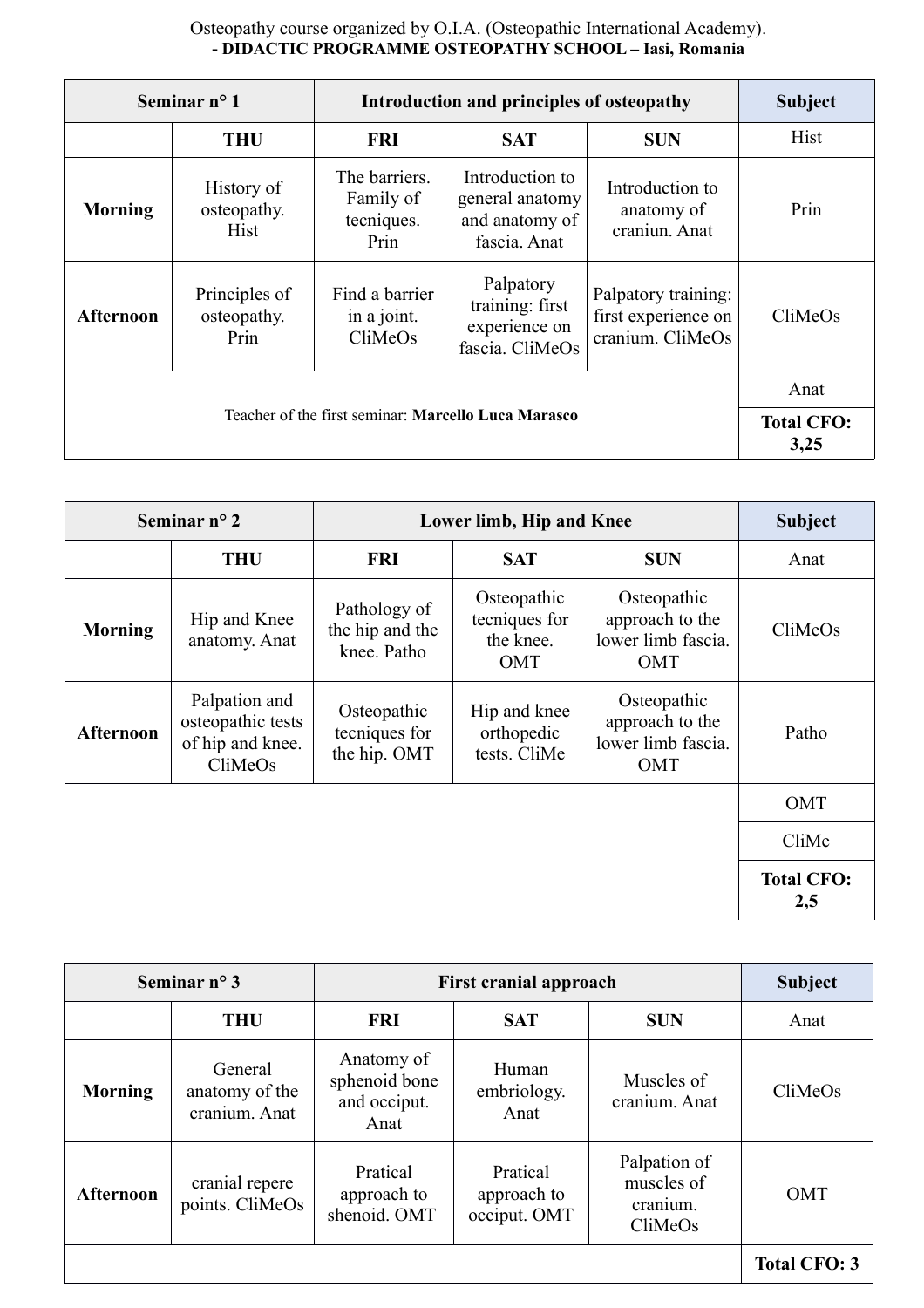|                  | Seminar $n^{\circ}$ 4               | Introduction to radiology. Lower limb and foot |                                                              | <b>Subject</b>                |                     |
|------------------|-------------------------------------|------------------------------------------------|--------------------------------------------------------------|-------------------------------|---------------------|
|                  | <b>THU</b>                          | <b>FRI</b>                                     | <b>SAT</b>                                                   | <b>SUN</b>                    | Imag                |
| <b>Morning</b>   | Introduction to<br>radiology. Imag  | Amatomy of<br>foot. Anat                       | <b>Biomechanics</b><br>of the lower<br>limb. Biom            | Tecniques of the<br>foot. OMT | Anat                |
| <b>Afternoon</b> | Radiology of<br>lower limb.<br>Imag | Palpation of the<br>foot. CliMeOs              | Clinical<br>examination of<br>the lower<br>limbs.<br>CliMeOs | Tecniques of the<br>foot. OMT | <b>Biom</b>         |
|                  |                                     |                                                |                                                              |                               | CliMeOs             |
|                  |                                     |                                                |                                                              |                               | <b>OMT</b>          |
|                  |                                     |                                                |                                                              |                               | <b>Total CFO: 3</b> |

|                  | Seminar $n^{\circ}$ 5                                         | <b>Clinical reasoning 1</b>                                                                                     |                                                                                                                |                                                    | <b>Subject</b>           |
|------------------|---------------------------------------------------------------|-----------------------------------------------------------------------------------------------------------------|----------------------------------------------------------------------------------------------------------------|----------------------------------------------------|--------------------------|
|                  | <b>THU</b>                                                    | <b>FRI</b>                                                                                                      | <b>SAT</b>                                                                                                     | <b>SUN</b>                                         | Physio                   |
| <b>Morning</b>   | Organisation of<br>the nervous<br>system. Physio              | Homeostasis<br>and allostasis.<br>Physio<br>Evaluation and<br>physical<br>examination of<br>the<br>person.CliMe | General and<br>local<br>adaptative<br>syndrom.<br>Physio<br>Physical<br>examination of<br>the person.<br>Clime | Zink and Lawson<br>test. CliMeOs                   | CliMe                    |
| <b>Afternoon</b> | Organisation of<br>the nervous<br>autonomic<br>system. Physio | Maximalism<br>approach:<br>G.O.T. OMT                                                                           | Maximalism<br>approach:<br>G.O.T. OMT                                                                          | Practise about<br>Zink and Lawson<br>test. CliMeOs | CliMeOS                  |
|                  |                                                               |                                                                                                                 |                                                                                                                |                                                    | OMT                      |
|                  |                                                               |                                                                                                                 |                                                                                                                |                                                    | <b>Total CFO:</b><br>2,5 |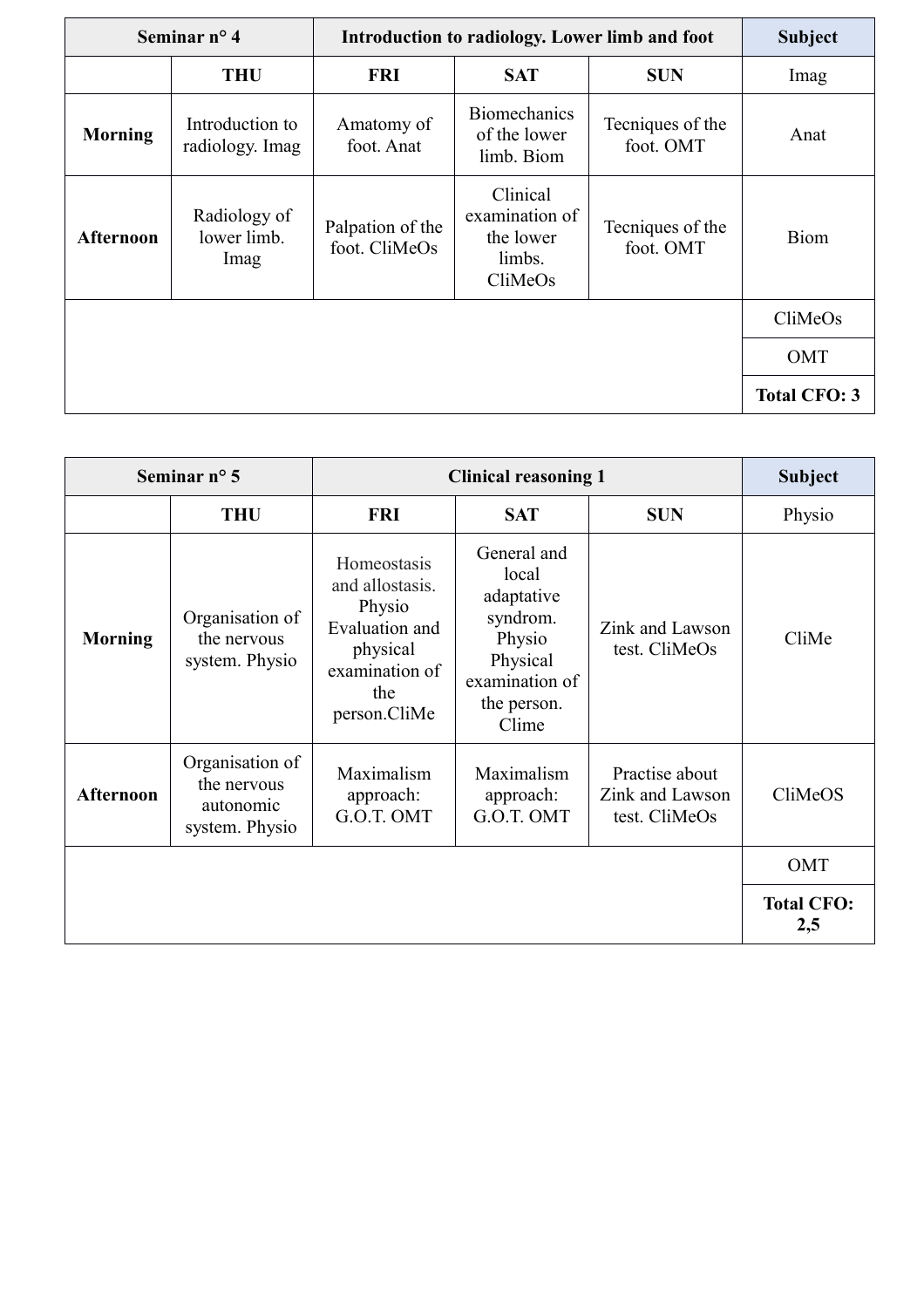|                  | Seminar $n^{\circ}$ 6                       | <b>Fascial approach</b>                             |                                             | <b>Subject</b>                                                     |                           |
|------------------|---------------------------------------------|-----------------------------------------------------|---------------------------------------------|--------------------------------------------------------------------|---------------------------|
|                  | <b>THU</b>                                  | <b>FRI</b>                                          | <b>SAT</b>                                  | <b>SUN</b>                                                         | Anat                      |
| <b>Morning</b>   | Histology and<br>anatomy of<br>fascia. Anat | Palpatory<br>training about<br>fascia. OMT          | Anatomy of<br>fascia of lower<br>limb. Anat | Tecniques on<br>fascia of the leg.<br>Interosseus<br>membrane. OMT | Physio                    |
| <b>Afternoon</b> | Function of<br>fascia. Physio               | Classification of<br>fascia by<br>Kumka.<br>CliMeOs | Tecniques on<br>fascia of the<br>foot. OMT  | Tecniques on<br>fascia of the<br>thigh. OMT                        | <b>OMT</b>                |
|                  |                                             |                                                     |                                             |                                                                    | CliMeOs                   |
|                  |                                             |                                                     |                                             |                                                                    | <b>Total CFO:</b><br>2,75 |

|                  | Seminar $n^{\circ}$ 7                                   | Cranial approach: the vault and circulation             |                                                             |                                                                | <b>Subject</b>            |
|------------------|---------------------------------------------------------|---------------------------------------------------------|-------------------------------------------------------------|----------------------------------------------------------------|---------------------------|
|                  | <b>THU</b>                                              | <b>FRI</b>                                              | <b>SAT</b>                                                  | <b>SUN</b>                                                     | Anat                      |
| <b>Morning</b>   | Anatomy of<br>parietal and<br>frontal bone.<br>Anat     | Anatomy of<br>temporal and<br>ethmoid bone.<br>Anat     | Circulation of<br>the fluids into<br>the cranium.<br>Physio | Concept of V-<br>spread, theory<br>and practise.<br><b>OMT</b> | OMT                       |
| <b>Afternoon</b> | Pratical<br>approach to<br>parietal and<br>frontal. OMT | Pratical<br>approach to<br>temporal and<br>ethmoid. OMT | Pratical<br>Approach to<br>the Venus<br>sinus. OMT          | General Review.<br><b>OMT</b>                                  | Physio                    |
|                  |                                                         |                                                         |                                                             |                                                                | <b>Total CFO:</b><br>3,25 |

| Seminar $n^{\circ}$ 8<br><b>Pelvis</b> |                                                |                                                            |                                                          | <b>Subject</b>                      |                          |
|----------------------------------------|------------------------------------------------|------------------------------------------------------------|----------------------------------------------------------|-------------------------------------|--------------------------|
|                                        | <b>THU</b>                                     | <b>FRI</b>                                                 | <b>SAT</b>                                               | <b>SUN</b>                          | Anat                     |
| <b>Morning</b>                         | Anatomy of the<br>pelvis. Anat                 | Anatomy of<br>nerves and<br>vessels of the<br>pelvis. Anat | <b>HVLA</b><br>tecniques of<br>iliac bone.<br><b>OMT</b> | MET tecnique of<br>pelvis. OMT      | CliMe                    |
| <b>Afternoon</b>                       | Palpate the<br>anatomy of the<br>pelvis. CliMe | Pelvis<br>osteopathic<br>diagnosis.OMT                     | <b>HVLA</b><br>tecniques of<br>sacrum. OMT               | indirect tecnique<br>of pelvis. OMT | <b>OMT</b>               |
|                                        |                                                |                                                            |                                                          |                                     | <b>Total CFO:</b><br>2,5 |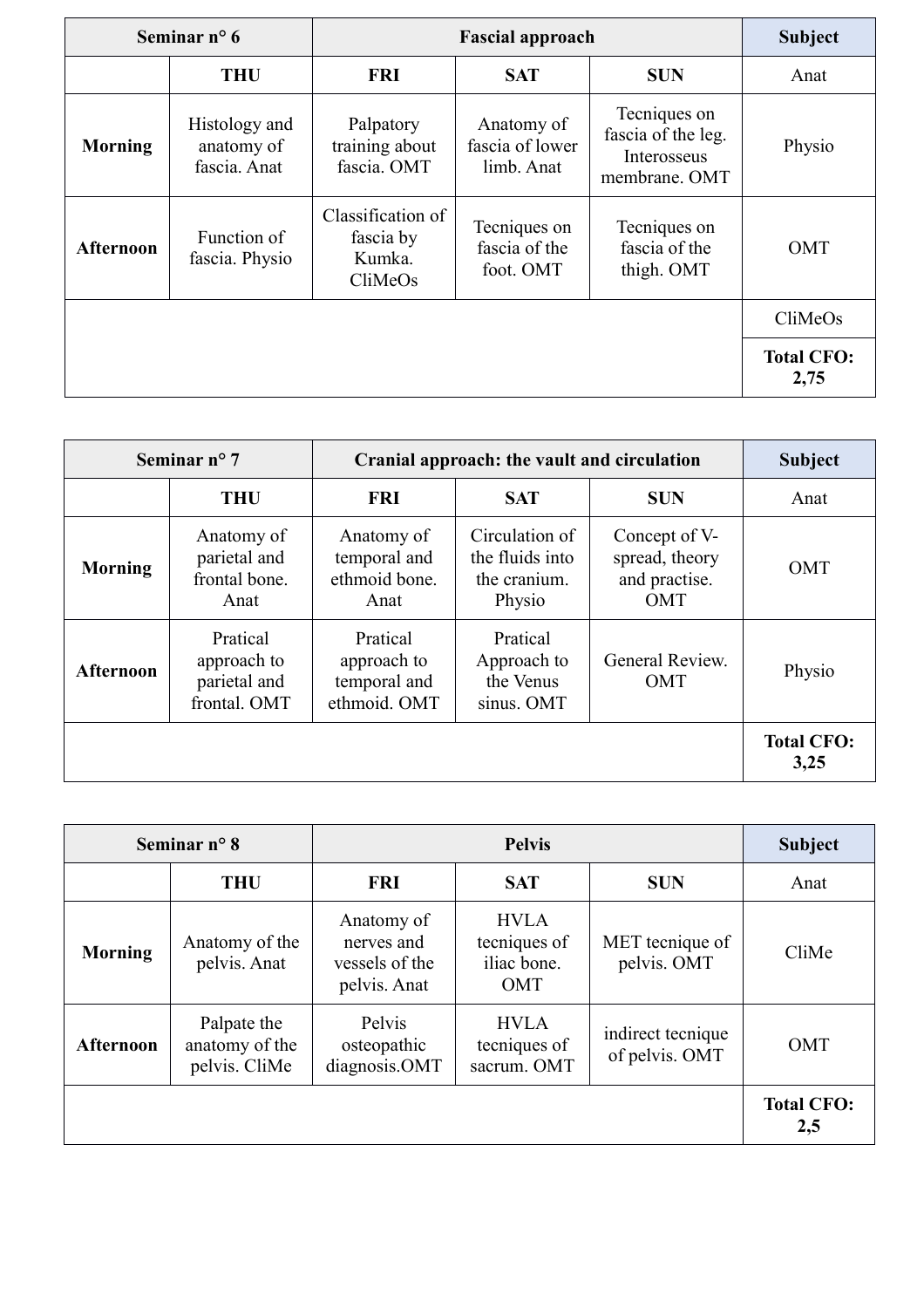| Seminar $n^{\circ}$ 9 |                                                                        |                                                                                 | <b>Lumbar spine and Low Back Pain</b>                                                               | <b>Subject</b>                                                                                       |                           |
|-----------------------|------------------------------------------------------------------------|---------------------------------------------------------------------------------|-----------------------------------------------------------------------------------------------------|------------------------------------------------------------------------------------------------------|---------------------------|
|                       | <b>THU</b>                                                             | <b>FRI</b>                                                                      | <b>SAT</b>                                                                                          | <b>SUN</b>                                                                                           | Anat                      |
| <b>Morning</b>        | Anatomy of<br>lumbar spine<br>and lumbosacral<br>nerve plexus.<br>Anat | Anatomy,<br>phisiology and<br>pathology of the<br>intervertebral<br>disk. IntSc | Low Back<br>Pain: discal<br>derangement,<br>Myofascial<br>syndrome,<br>other<br>pathology.<br>IntSc | Approach to disk<br>derangement and<br>myofascial<br>syndrome of the<br>lumbar squared<br>muscle.OMT | CliMeOs                   |
| <b>Afternoon</b>      | Fryette<br>laws.CliMeOs                                                | Osteopathic<br>evaluation of the<br>lumbar spine.<br>CliMeOs                    | HVLA, MET<br>and functional<br>tecniques of<br>the lumbar<br>rachis.<br>CliMeOs                     | General<br>Review.OMT                                                                                | IntSc                     |
|                       |                                                                        |                                                                                 |                                                                                                     |                                                                                                      | OMT                       |
|                       |                                                                        |                                                                                 |                                                                                                     |                                                                                                      | <b>Total CFO:</b><br>2,75 |

|                  | Seminar $n^{\circ}$ 10                                  | Cranial approach: the face and the mouth                |                                                  | <b>Subject</b>                                                           |                     |
|------------------|---------------------------------------------------------|---------------------------------------------------------|--------------------------------------------------|--------------------------------------------------------------------------|---------------------|
|                  | <b>THU</b>                                              | <b>FRI</b>                                              | <b>SAT</b>                                       | <b>SUN</b>                                                               | Anat                |
| <b>Morning</b>   | Anatomy of the<br>face and the<br>mouth. Anat           | Embriology of<br>the head and<br>neck. Anat             | Anatomy of<br>the TMJ and<br>the tongue.<br>Anat | Atypical<br>swallowing. IntSc                                            | CliMeOs             |
| <b>Afternoon</b> | Palpation and<br>approach to face<br>bone 1.<br>CliMeOs | Palpation and<br>approach to face<br>bone 2.<br>CliMeOs | Tecniques for<br>TMJ. OMT                        | Postural<br>evaluation ant<br>tests for atipical<br>swallowing.<br>CliMe | <b>OMT</b>          |
|                  |                                                         |                                                         |                                                  |                                                                          | IntSc               |
|                  |                                                         |                                                         |                                                  |                                                                          | CliMe               |
|                  |                                                         |                                                         |                                                  |                                                                          | <b>Total CFO: 3</b> |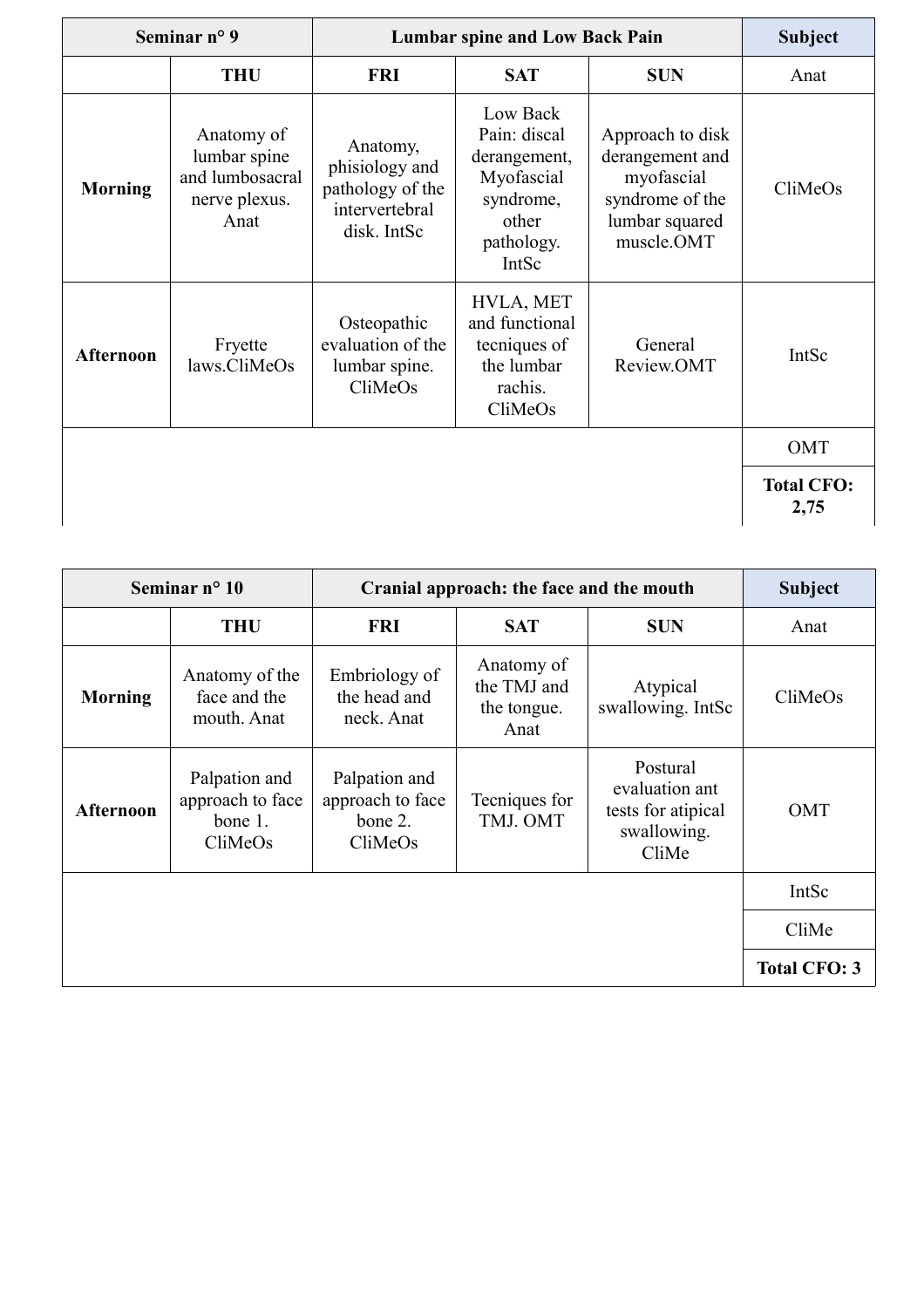|                  | Seminar $n^{\circ}$ 11                                           | Clinical reasoning: managemet of the patient,<br>the five osteopathic models |                                           |                                              | <b>Subject</b>            |
|------------------|------------------------------------------------------------------|------------------------------------------------------------------------------|-------------------------------------------|----------------------------------------------|---------------------------|
|                  | <b>THU</b>                                                       | <b>FRI</b>                                                                   | <b>SAT</b>                                | <b>SUN</b>                                   | Prin                      |
| <b>Morning</b>   | Osteopathic<br>rationale of<br>synovial joints.<br>Prin          | Select between<br>general ol local<br>approach. Prin                         | The five<br>osteopathic<br>models 1. Prin | The five<br>osteopathic<br>models 3. Prin    | CliMeOs                   |
| <b>Afternoon</b> | Hyaline or<br>capsular<br>legamentous<br>disfunction.<br>CliMeOs | Practise on<br>select between<br>general ol local<br>approach.<br>CliMeOs    | The five<br>osteopathic<br>models 2. Prin | Practise for select<br>the model.<br>CliMeOS |                           |
|                  |                                                                  |                                                                              |                                           |                                              | <b>Total CFO:</b><br>3,25 |

|                  | Seminar $n^{\circ}$ 12                                                     | <b>Clinical approach</b>     |                              |                              | <b>Subject</b>            |
|------------------|----------------------------------------------------------------------------|------------------------------|------------------------------|------------------------------|---------------------------|
|                  | <b>THU</b>                                                                 | <b>FRI</b>                   | <b>SAT</b>                   | <b>SUN</b>                   | CliMe                     |
| <b>Morning</b>   | Clinical paper.<br>CliMe                                                   | Real clinical<br>case.Clinic | Role playng.<br>Clinic       | Real clinical<br>case.Clinic | IntSc                     |
| <b>Afternoon</b> | Professionalism<br>and ethic in the<br>osteopathic<br>profession.<br>IntSc | Real clinical<br>case.Clinic | Real clinical<br>case.Clinic | General<br>Review.IntSc      | Clinic                    |
|                  |                                                                            |                              |                              |                              | <b>Total CFO:</b><br>2,05 |

|                  | Seminar $n^{\circ}$ 13                                |                                                                     | Diagnosis in cranial approach                                       |                                                      | <b>Subject</b>            |
|------------------|-------------------------------------------------------|---------------------------------------------------------------------|---------------------------------------------------------------------|------------------------------------------------------|---------------------------|
|                  | <b>THU</b>                                            | <b>FRI</b>                                                          | <b>SAT</b>                                                          | <b>SUN</b>                                           | Anat                      |
| <b>Morning</b>   | Sacrum:<br>functional<br>anatomy. Anat                | Disfunction in<br>the cranial field<br>part 1/2. CliMe              | Disfunction in<br>the cranial<br>field part 2/2.<br>CliMe           | General review<br>about cranium.<br><b>OMT</b>       | CliMeOs                   |
| <b>Afternoon</b> | Tecniques on<br>sacrum in<br>cranial<br>approach. OMT | Manual<br>approach for<br>diagnosis in<br>cranial field.<br>CliMeOs | Manual<br>approach for<br>diagnosis in<br>cranial field.<br>CliMeOs | Sutural tecniques<br>in cranial field.<br><b>OMT</b> | <b>OMT</b>                |
|                  |                                                       |                                                                     |                                                                     |                                                      | <b>Total CFO:</b><br>2,25 |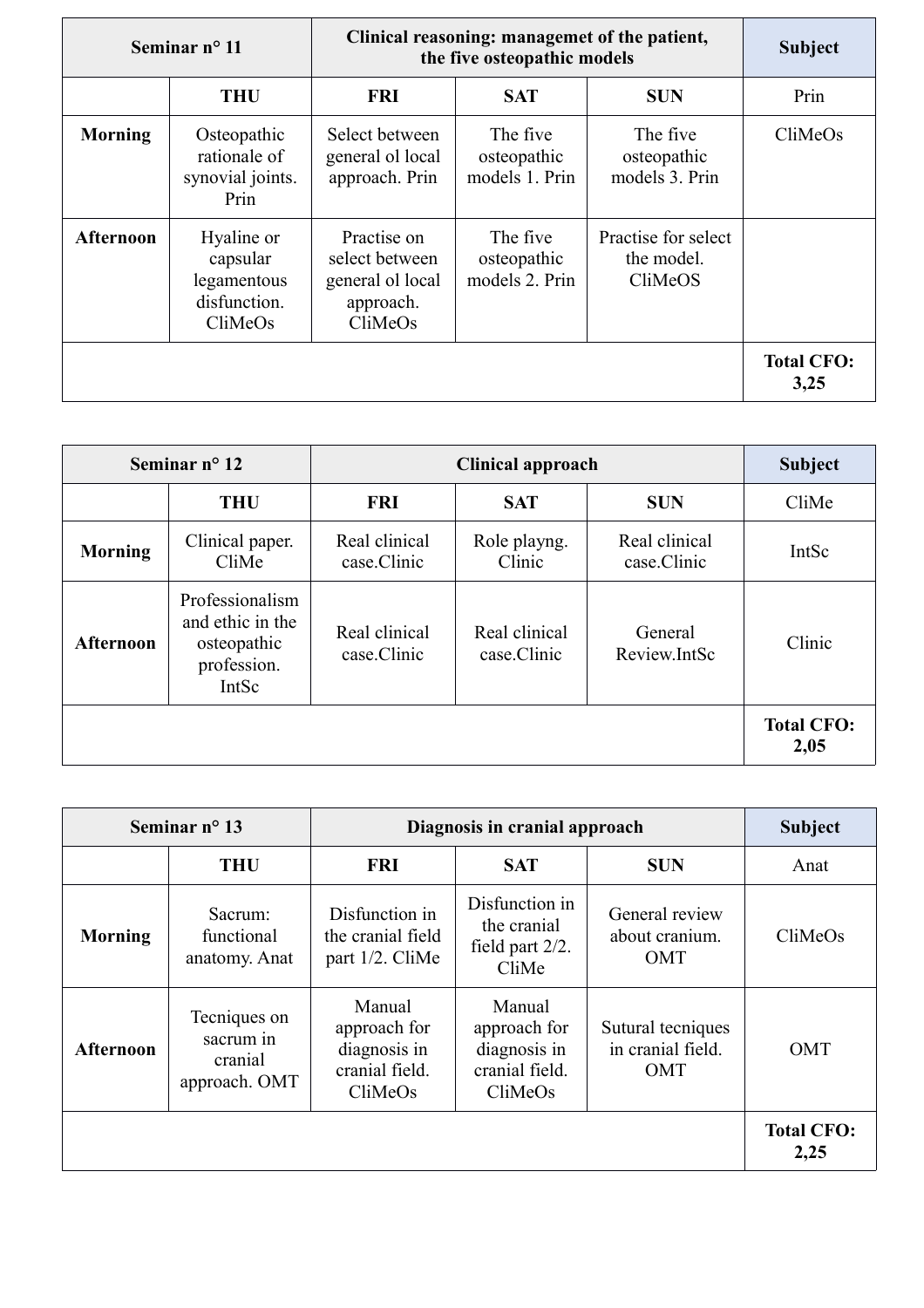|                  | Seminar nº 14<br>The trunk part 1                         |                                                                    | <b>Subject</b>                                               |                                                |                           |
|------------------|-----------------------------------------------------------|--------------------------------------------------------------------|--------------------------------------------------------------|------------------------------------------------|---------------------------|
|                  | <b>THU</b>                                                | <b>FRI</b>                                                         | <b>SAT</b>                                                   | <b>SUN</b>                                     | IntSc                     |
| <b>Morning</b>   | Intro to the<br>trunk: container<br>and content.<br>IntSc | Intro to visceral<br>approach. OMT                                 | The<br>diaphragm:<br>anatomy and<br>relations. Anat          | The liver:<br>phisiology. Phisyo               | CiMeOs                    |
| <b>Afternoon</b> | Palpation of the<br>trunk. ClMeOs                         | Osteopathic<br>diagnosis of<br>dorsal vertebrae<br>and ribs.ClMeOs | Osteopathic<br>tecniques for<br>the diaphragm.<br><b>OMT</b> | Osteopathic<br>tecniques for the<br>liver. OMT | <b>OMT</b>                |
|                  |                                                           |                                                                    |                                                              |                                                | Anat                      |
|                  |                                                           |                                                                    |                                                              |                                                | Physio                    |
|                  |                                                           |                                                                    |                                                              |                                                | <b>Total CFO:</b><br>2,75 |

|                | Seminar $n^{\circ}$ 15                           | The trunk part 2                                             |                                                                            | <b>Subject</b>                                   |                           |
|----------------|--------------------------------------------------|--------------------------------------------------------------|----------------------------------------------------------------------------|--------------------------------------------------|---------------------------|
|                | <b>THU</b>                                       | <b>FRI</b>                                                   | <b>SAT</b>                                                                 | <b>SUN</b>                                       | Phisyo                    |
| <b>Morning</b> | The stomach:<br>phisiology.<br>Phisyo            | Osteopathic<br>tecniques for the<br>dorsal vertebrae.<br>OMT | Esophagus<br>spleen and<br>duodeno:<br>phisiology.<br>Phisyo               | Patology of<br>stomach and liver.<br>Patho       | <b>OMT</b>                |
| Afternoon      | Osteopathic<br>tecniques for the<br>stomach. OMT | Osteopathic<br>tecniques for the<br>ribs. OMT                | Osteopathic<br>tecniques for<br>esophagus<br>spleen and<br>duodeno.<br>OMT | General review of<br>rachis and rib<br>cage. OMT | Patho                     |
|                |                                                  |                                                              |                                                                            |                                                  | <b>Total CFO:</b><br>2,75 |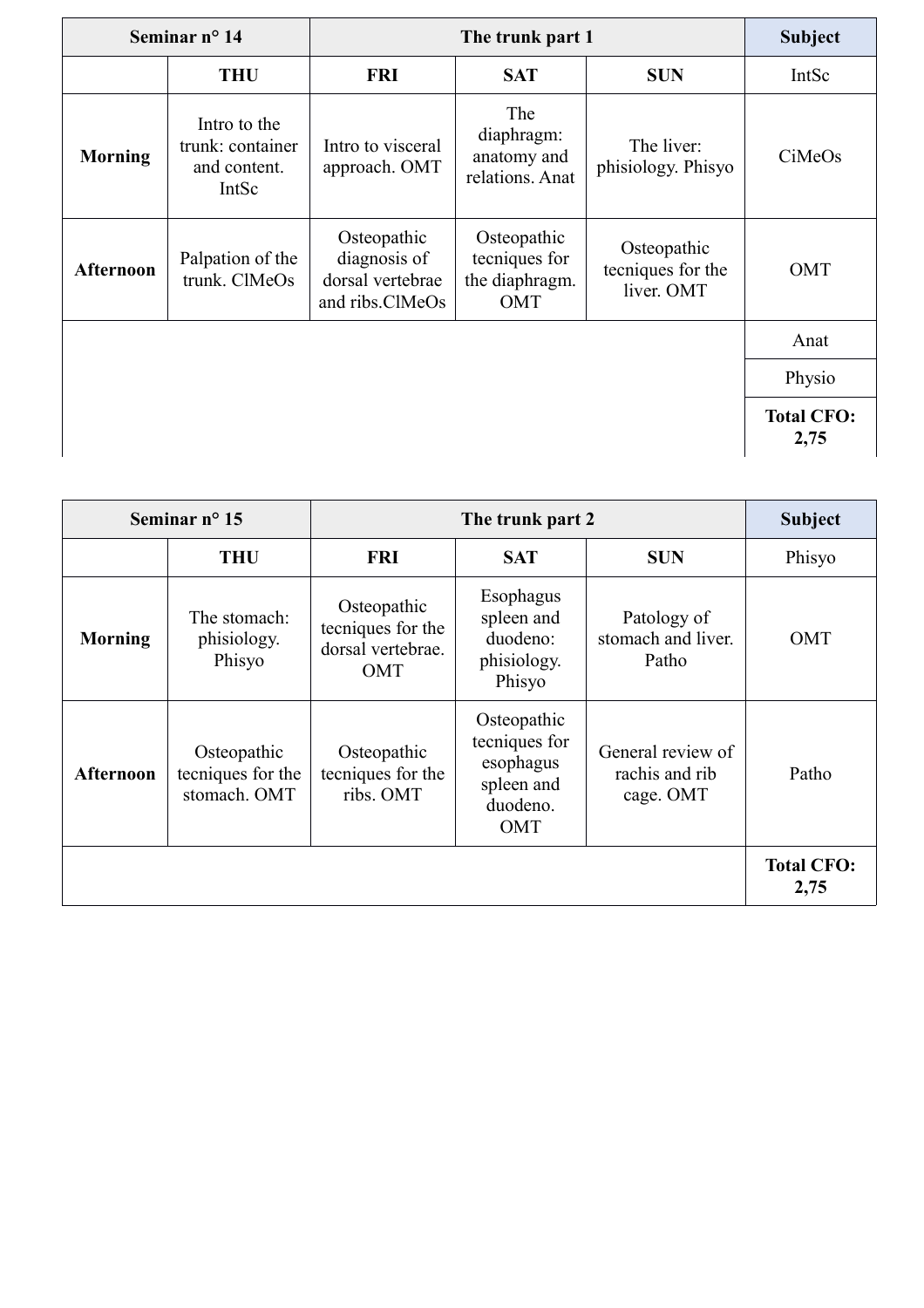| Seminar nº 16  |                                                                                 |                                                                                    | <b>U.T.O.</b> (Upper Thoracic Outlet)                            | <b>Subject</b>                                                       |                     |
|----------------|---------------------------------------------------------------------------------|------------------------------------------------------------------------------------|------------------------------------------------------------------|----------------------------------------------------------------------|---------------------|
|                | <b>THU</b>                                                                      | <b>FRI</b>                                                                         | <b>SAT</b>                                                       | <b>SUN</b>                                                           | Anat                |
| <b>Morning</b> | Anatomy of the<br>UTO and organs<br>of the content of<br>thoracic cage.<br>Anat | Physiology of<br>breath and<br>physiology of<br>the heart. Physio                  | Anatomy of<br>shoulder,<br>scapula and<br>clavicle. Anat         | Patology of lung<br>and heart. Patho                                 | ClMe                |
| Afternoon      | <b>Clinical Test</b><br>about UTO<br>syndrome. ClMe                             | Osteopathic<br>approach to<br>organs of the<br>content of<br>thoracic cage.<br>OMT | Osteopathic<br>test about<br>shoulder and<br>clavicle.<br>ClMeOs | Osteopathic<br>approach to<br>shoulder, clavicle,<br>scapula.<br>OMT | Physio              |
|                |                                                                                 |                                                                                    |                                                                  |                                                                      | OMT                 |
|                |                                                                                 |                                                                                    |                                                                  |                                                                      | ClMeOs              |
|                |                                                                                 |                                                                                    |                                                                  |                                                                      | Patho               |
|                |                                                                                 |                                                                                    |                                                                  |                                                                      | <b>Total CFO: 3</b> |

| Seminar $n^{\circ}$ 17 |                                  |                              | <b>Subject</b>                               |                              |                          |
|------------------------|----------------------------------|------------------------------|----------------------------------------------|------------------------------|--------------------------|
|                        | <b>THU</b>                       | <b>FRI</b>                   | <b>SAT</b>                                   | <b>SUN</b>                   | CliMe                    |
| <b>Morning</b>         | Clinical<br>scenarious.<br>CliMe | Real clinical<br>case.Clinic | Role playng.<br>Clinic (con<br>l'insegnante) | Real clinical<br>case.Clinic | Clinic                   |
| <b>Afternoon</b>       | Clinical<br>scenarious.<br>CliMe | Real clinical<br>case.Clinic | Real clinical<br>case.Clinic                 | General<br>Review.IntSc      | <b>IntSC</b>             |
|                        |                                  |                              |                                              |                              | <b>Total CFO:</b><br>1,8 |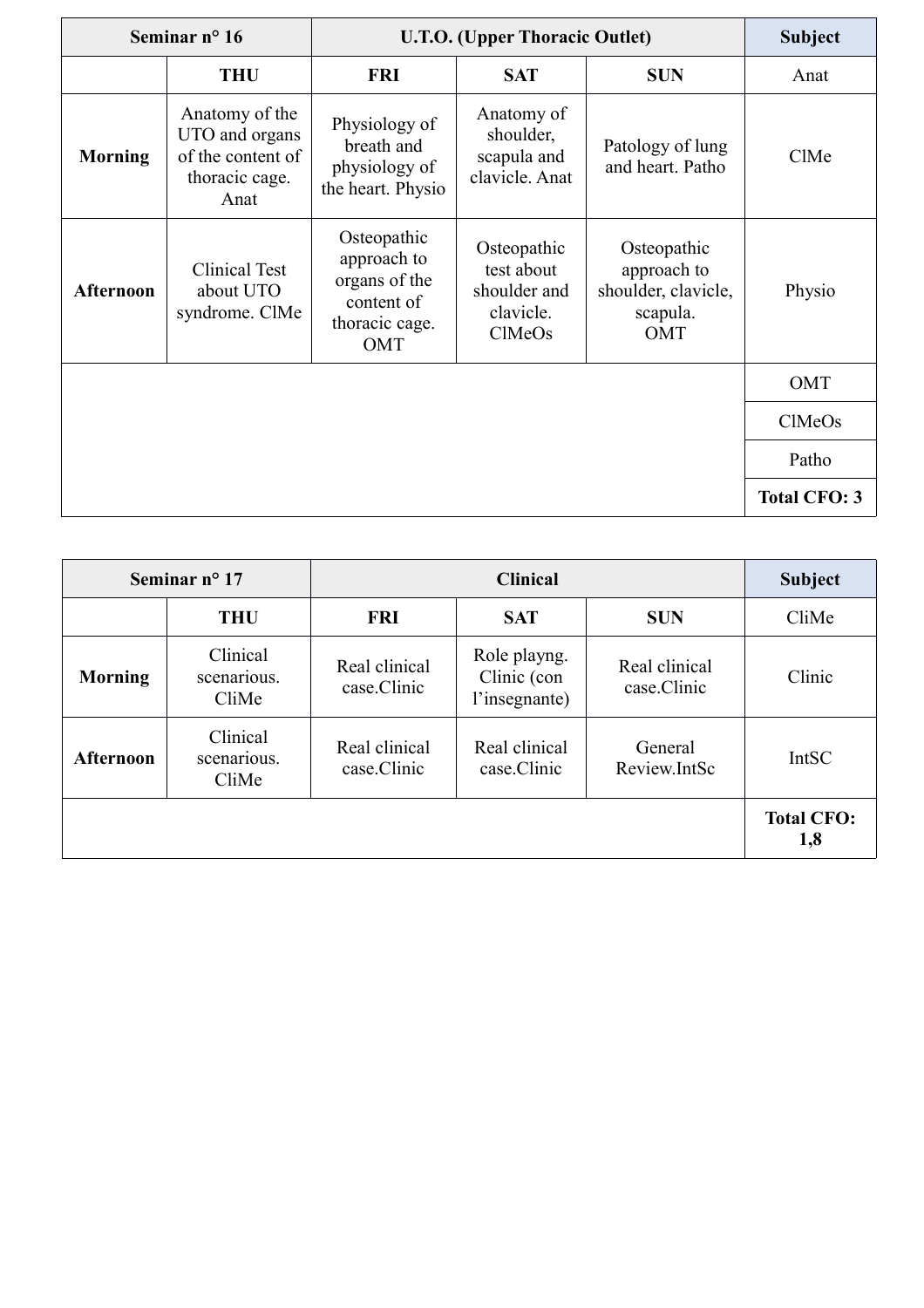| Seminar $n^{\circ}$ 18<br>Gastroenteric osteopathic approach |                                                   | <b>Subject</b>                    |                                                                      |                                                                   |                     |
|--------------------------------------------------------------|---------------------------------------------------|-----------------------------------|----------------------------------------------------------------------|-------------------------------------------------------------------|---------------------|
|                                                              | <b>THU</b>                                        | <b>FRI</b>                        | <b>SAT</b>                                                           | <b>SUN</b>                                                        | Anat                |
| <b>Morning</b>                                               | Embriology of<br>the gastroenteric<br>tract. Anat | Palpation of the<br>abdomen. ClMe | Osteopathic<br>diagnosis<br>about<br>gastroenteric<br>tract. CliMeOs | Tecniques for the<br>gut: duodenum<br>and small<br>intestine. OMT | ClMe                |
| Afternoon                                                    | Anatomy of the<br>gastroenteric.<br>Tract. Anat   | Physiology of<br>the gut. Phisyo  | Pathology of<br>the gut. Patho                                       | Tecniques for the<br>gut: colon (large<br>intestine). OMT         | Phisyo              |
|                                                              |                                                   |                                   |                                                                      |                                                                   | Patho               |
|                                                              |                                                   |                                   |                                                                      |                                                                   | ClMeOs              |
|                                                              |                                                   |                                   |                                                                      |                                                                   | <b>OMT</b>          |
|                                                              |                                                   |                                   |                                                                      |                                                                   | <b>Total CFO: 3</b> |

| Osteopathic approach to lymphatic system<br>Seminar nº 19<br>and immune system |                                               |                                                                                               | <b>Subject</b>                                        |                                                                                                    |                           |
|--------------------------------------------------------------------------------|-----------------------------------------------|-----------------------------------------------------------------------------------------------|-------------------------------------------------------|----------------------------------------------------------------------------------------------------|---------------------------|
|                                                                                | <b>THU</b>                                    | <b>FRI</b>                                                                                    | <b>SAT</b>                                            | <b>SUN</b>                                                                                         | Anat                      |
| <b>Morning</b>                                                                 | Anatomy of the<br>immune system.<br>Anat      | Introduction to<br>the osteopathic<br>approach at<br>lymphatic and<br>immune system.<br>Cl.Me | Pathology of<br>the immune<br>system. Patho           | Clinical reasoning<br>about allostatic<br>overload on<br>respiratory<br>circulatory model.<br>Prin | Phisyo                    |
| Afternoon                                                                      | Phisyology of<br>the immune<br>system. Phisyo | Lymphatic<br>system drainage<br>techniques.<br>OMT                                            | Lymphatic<br>system<br>drainage<br>techniques.<br>OMT | Lymphatic system<br>drainage<br>techniques. OMT                                                    | ClMe                      |
|                                                                                |                                               |                                                                                               |                                                       |                                                                                                    | Patho                     |
|                                                                                |                                               |                                                                                               |                                                       |                                                                                                    | Prin                      |
|                                                                                |                                               |                                                                                               |                                                       |                                                                                                    | OMT                       |
|                                                                                |                                               |                                                                                               |                                                       |                                                                                                    | <b>Total CFO:</b><br>3,25 |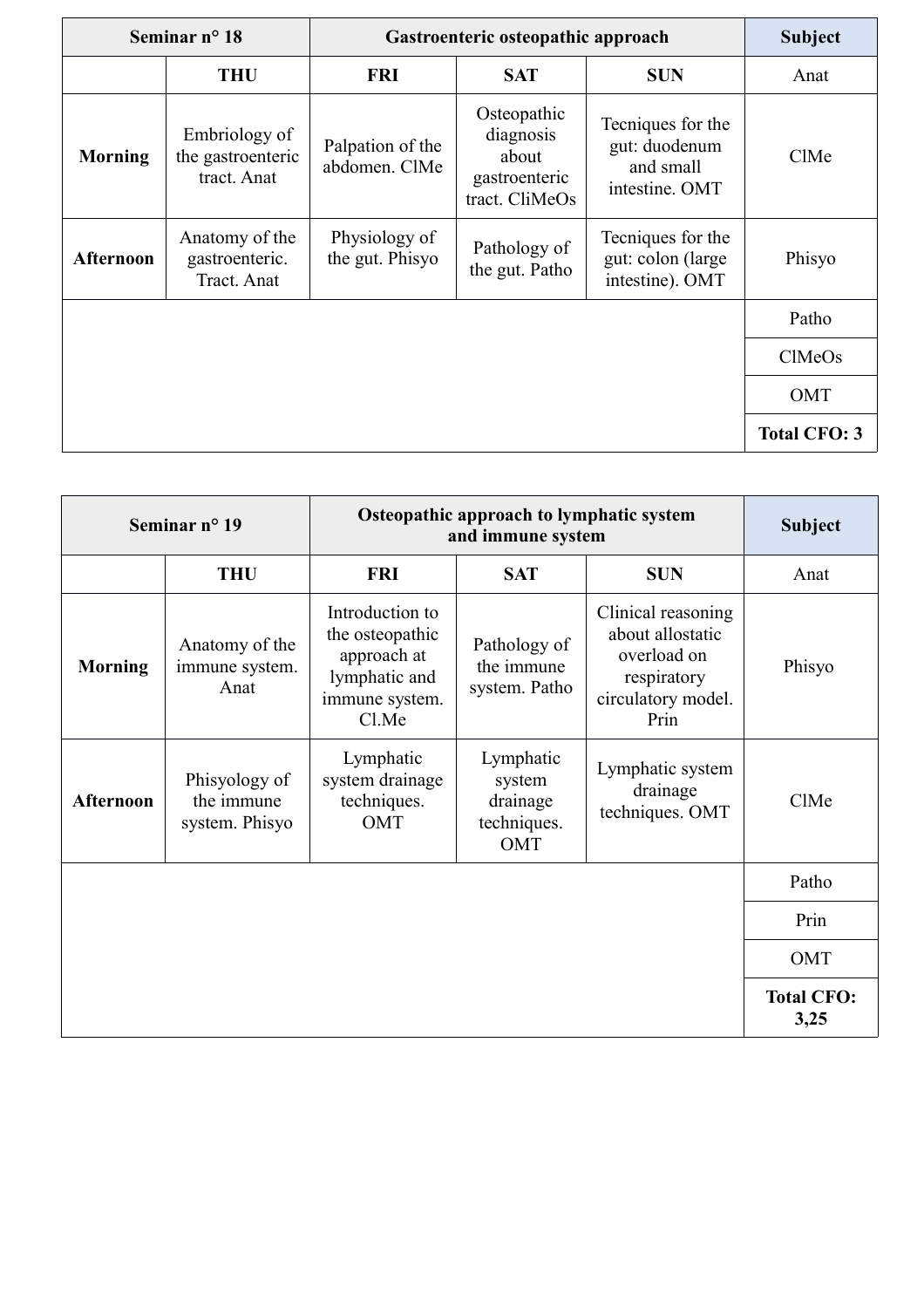| Seminar $n^{\circ}$ 20 |                                                                  |                                                                | <b>Subject</b>                                                                                      |                                        |                          |
|------------------------|------------------------------------------------------------------|----------------------------------------------------------------|-----------------------------------------------------------------------------------------------------|----------------------------------------|--------------------------|
|                        | <b>THU</b>                                                       | <b>FRI</b>                                                     | <b>SAT</b>                                                                                          | <b>SUN</b>                             | Anat                     |
| <b>Morning</b>         | Anatomy of<br>cervical rachis<br>and his nervous<br>plexus. Anat | Palpation of the<br>anatomical<br>structure of<br>neck. ClMeOs | Osteopathic<br>approach to<br>the neck<br>(HVLA,<br>functional,<br>Sutherland<br>tecniques).<br>OMT | Osteopathic<br>approach to OAA.<br>OMT | Biom                     |
| <b>Afternoon</b>       | Biomechanics of<br>neck. Biom                                    | Clinical<br>examination of<br>the neck.ClMe                    | Introduction to<br><b>OAA</b><br>(Occiput,<br>Atals, Axis).<br>ClMeOs                               | General review of<br>the neck. OMT     | CliMeOs                  |
|                        |                                                                  |                                                                |                                                                                                     |                                        | ClMe                     |
|                        |                                                                  |                                                                |                                                                                                     |                                        | OMT                      |
|                        |                                                                  |                                                                |                                                                                                     |                                        | <b>Total CFO:</b><br>2,5 |

| Seminar $n^{\circ}$ 21 |                                                   |                                            | <b>Subject</b>                                    |                                               |                           |
|------------------------|---------------------------------------------------|--------------------------------------------|---------------------------------------------------|-----------------------------------------------|---------------------------|
|                        | <b>THU</b>                                        | <b>FRI</b>                                 | <b>SAT</b>                                        | <b>SUN</b>                                    | Anat                      |
| <b>Morning</b>         | Anatomy of the<br>upper limb. Anat                | Pathology of<br>upper limb.<br>Patho       | Osteopathic<br>diagnosis in<br>upper limb.<br>OMT | Osteopathic<br>approach to upper<br>limb. OMT | <b>Biom</b>               |
| Afternoon              | Biomechanics of<br>the upper limb<br>joints. Biom | Clinical test<br>about upper<br>limb. ClMe | Osteopathic<br>approach to<br>upper limb.<br>OMT  | Osteopathic<br>approach to upper<br>limb. OMT | Patho                     |
|                        |                                                   |                                            |                                                   |                                               | ClMe                      |
|                        |                                                   |                                            |                                                   |                                               | <b>OMT</b>                |
|                        |                                                   |                                            |                                                   |                                               | <b>Total CFO:</b><br>2,75 |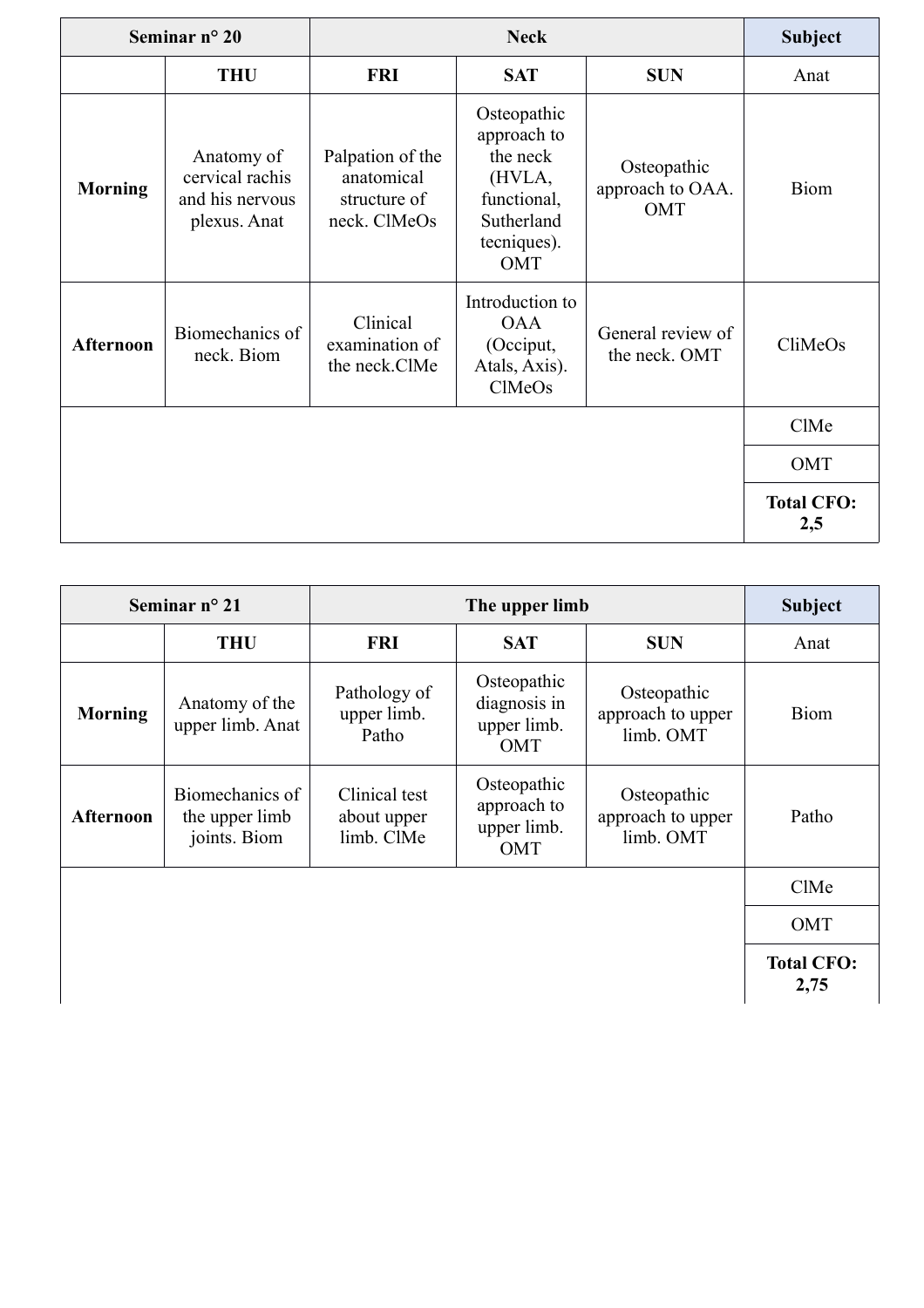|                | Seminar $n^{\circ}$ 22                                            |                                                                      | <b>Osteopathic approach to</b><br>otorhinolaryngology sphere and fluid of the cranium |                                                                   | <b>Subject</b>            |
|----------------|-------------------------------------------------------------------|----------------------------------------------------------------------|---------------------------------------------------------------------------------------|-------------------------------------------------------------------|---------------------------|
|                | <b>THU</b>                                                        | <b>FRI</b>                                                           | <b>SAT</b>                                                                            | <b>SUN</b>                                                        | Anat                      |
| <b>Morning</b> | Anatomy in the<br>otorhinolaryngol<br>ogy sphere. Anat            | Phatology in the<br>otorhinolaryngol<br>ogy sphere.<br>Patho         | Osteopathic<br>approach to<br>otorhinolaryng<br>ology sphere.<br><b>OMT</b>           | Osteopathic<br>approach to<br>otorhinolaryngolo<br>gy sphere. OMT | Physio                    |
| Afternoon      | Physiology in<br>the<br>otorhinolaryngol<br>ogy sphere.<br>Physio | Osteopathic<br>approach to<br>otorhinolaryngol<br>ogy sphere.<br>OMT | Osteopathic<br>approach to<br>otorhinolaryng<br>ology sphere.<br><b>OMT</b>           | Tecniques for third<br>and fourth<br>ventricle. OMT               | Patho                     |
|                |                                                                   |                                                                      |                                                                                       |                                                                   | OMT                       |
|                |                                                                   |                                                                      |                                                                                       |                                                                   | <b>Total CFO:</b><br>2,75 |

|                  | Seminar $n^{\circ}$ 23<br><b>Clinic</b> |                              | <b>Subject</b>                               |                              |                          |
|------------------|-----------------------------------------|------------------------------|----------------------------------------------|------------------------------|--------------------------|
|                  | <b>THU</b>                              | <b>FRI</b>                   | <b>SAT</b>                                   | <b>SUN</b>                   | ClMe                     |
| <b>Morning</b>   | Clinical<br>scenarious.<br>CliMe        | Real clinical<br>case.Clinic | Role playng.<br>Clinic (con<br>l'insegnante) | Real clinical<br>case.Clinic | Clinic                   |
| <b>Afternoon</b> | Clinical<br>scenarious.<br>CliMe        | Real clinical<br>case.Clinic | Real clinical<br>case.Clinic                 | General Review.<br>IntSc     | IntSc                    |
|                  |                                         |                              |                                              |                              | <b>Total CFO:</b><br>1,8 |

| Seminar nº 24    |                                                                          | Osteopathic approach in dentistry,<br>orthodontics, ophthalmology        | <b>Subject</b>                                                           |                                                          |                          |
|------------------|--------------------------------------------------------------------------|--------------------------------------------------------------------------|--------------------------------------------------------------------------|----------------------------------------------------------|--------------------------|
|                  | <b>THU</b>                                                               | <b>FRI</b>                                                               | <b>SAT</b>                                                               | <b>SUN</b>                                               | ClMe                     |
| <b>Morning</b>   | Dentistry. Anat<br>Orthodontics.Cl<br>Me                                 | Osteopathic<br>approach in<br>Dentistry and<br>Orthodontics<br>field.OMT | Osteopathic<br>approach in<br>Dentistry and<br>Orthodontics<br>field.OMT | Osteopathic<br>approach in<br>ophthalmology<br>field.OMT | IntSc                    |
| <b>Afternoon</b> | Relation among<br>Osteopathy,<br>Dentistry and<br>Orthodontics.<br>IntSc | Osteopathic<br>approach in<br>Dentistry and<br>Orthodontics<br>field.OMT | Anatomy of<br>the Eye. Anat<br>ophthalmology<br>. ClMe                   | Osteopathic<br>approach in<br>ophthalmology<br>field.OMT | <b>OMT</b>               |
|                  |                                                                          |                                                                          |                                                                          |                                                          | Anat                     |
|                  |                                                                          |                                                                          |                                                                          |                                                          | <b>Total CFO:</b><br>2,5 |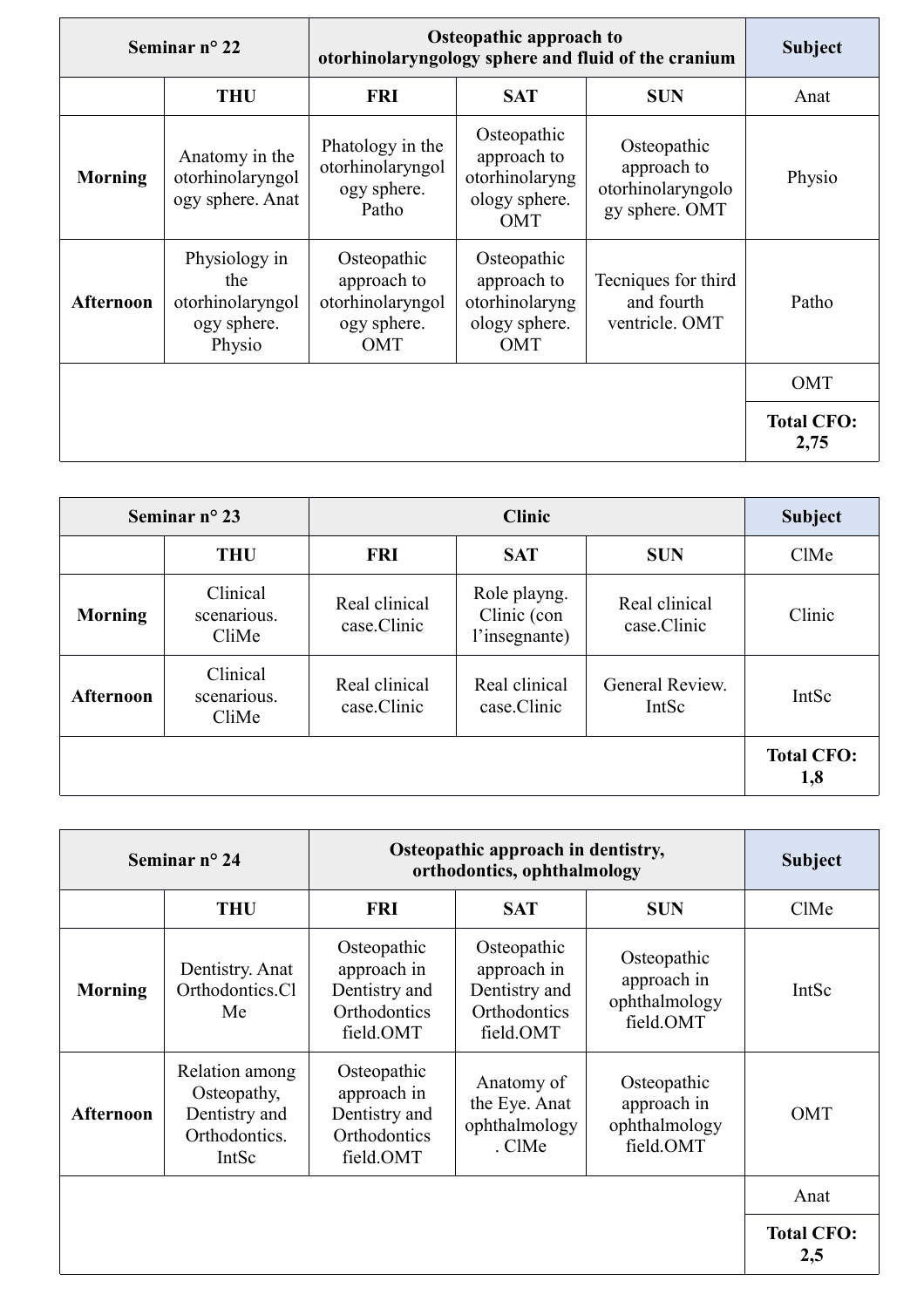| Seminar nº 25    |                                                                          | Osteopathic approach to genitorinary system                            | <b>Subject</b>                                                                          |                                                                                 |                          |
|------------------|--------------------------------------------------------------------------|------------------------------------------------------------------------|-----------------------------------------------------------------------------------------|---------------------------------------------------------------------------------|--------------------------|
|                  | <b>THU</b>                                                               | <b>FRI</b>                                                             | <b>SAT</b>                                                                              | <b>SUN</b>                                                                      | Anat                     |
| <b>Morning</b>   | Anatomy of<br>genitorinary<br>system in male<br>and female. Anat         | Pathology of<br>genitorinary<br>system in male<br>and female.<br>Patho | Osteopathic<br>Evaluation in<br>genitorinary<br>system in male<br>and female.<br>ClMeOs | Osteopathic<br>approach in<br>genitorinary<br>system in male<br>and female. OMT | Physio                   |
| <b>Afternoon</b> | Physiology of<br>genitorinary<br>system in male<br>and female.<br>Physio | Evaluation in<br>genitorinary<br>system in male<br>and female.<br>ClMe | Osteopathic<br>approach in<br>genitorinary<br>system in male<br>and female.<br>OMT      | Clinic with<br>patients with<br>dismenorrea or<br>prostate disease.<br>Clinic   | Patho                    |
|                  |                                                                          |                                                                        |                                                                                         |                                                                                 | ClMe                     |
|                  |                                                                          |                                                                        |                                                                                         |                                                                                 | ClMeOs                   |
|                  |                                                                          |                                                                        |                                                                                         |                                                                                 | OMT                      |
|                  |                                                                          |                                                                        |                                                                                         |                                                                                 | Clinic                   |
|                  |                                                                          |                                                                        |                                                                                         |                                                                                 | <b>Total CFO:</b><br>2,5 |

| Seminar $n^{\circ} 26$ |                                                                      | Osteopathic approach in pregnancy,<br>labour and in newborn |                                                        |                                                              | <b>Subject</b>           |
|------------------------|----------------------------------------------------------------------|-------------------------------------------------------------|--------------------------------------------------------|--------------------------------------------------------------|--------------------------|
|                        | <b>THU</b>                                                           | <b>FRI</b>                                                  | <b>SAT</b>                                             | <b>SUN</b>                                                   | Physio                   |
| <b>Morning</b>         | Phisiology of<br>female<br>reproductive<br>system. Physio            | Evaluation in<br>pregnancy.<br><b>ClMeOs</b>                | Osteopathic<br>consideration<br>about<br>newborn. Prin | Osteopathic<br>approach to the<br>newborn.OMT                | Prin                     |
| <b>Afternoon</b>       | Osteopathic<br>considerations<br>about pregnancy<br>and labour. Prin | Osteopathic<br>approach in<br>pregnancy. OMT                | Evaluation of<br>newborn.<br>ClMeOs                    | Clinic with real<br>newborns or<br>pregnant women.<br>clinic | ClMeOs                   |
|                        |                                                                      |                                                             |                                                        |                                                              | OMT                      |
|                        |                                                                      |                                                             |                                                        |                                                              | Clinic                   |
|                        |                                                                      |                                                             |                                                        |                                                              | <b>Total CFO:</b><br>2,7 |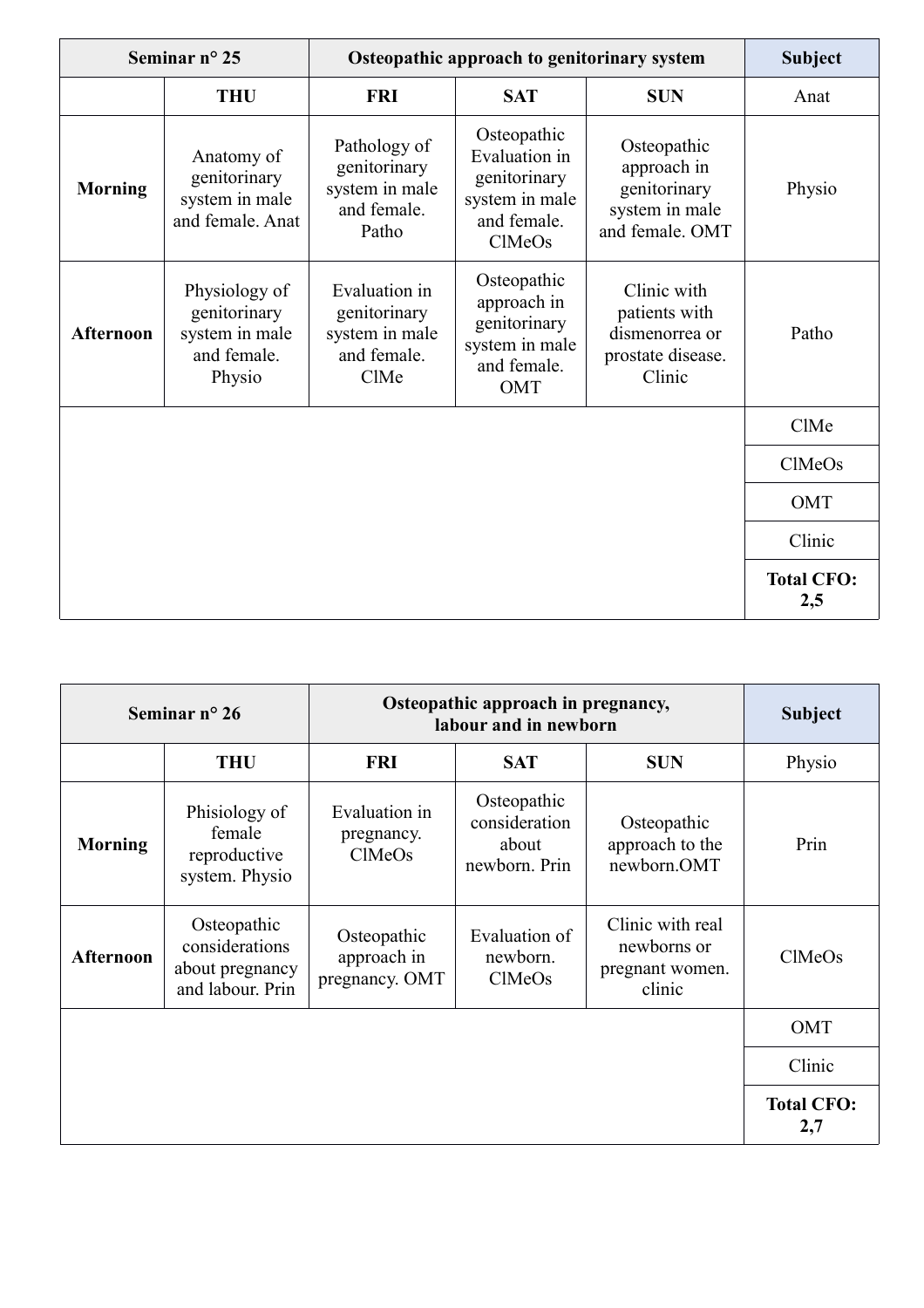| Seminar nº 27    |                                                                    | <b>Osteopathic approach in Childhood</b> |                                                                         |                                                                                | <b>Subject</b>      |
|------------------|--------------------------------------------------------------------|------------------------------------------|-------------------------------------------------------------------------|--------------------------------------------------------------------------------|---------------------|
|                  | <b>THU</b>                                                         | <b>FRI</b>                               | <b>SAT</b>                                                              | <b>SUN</b>                                                                     | IntSc               |
| <b>Morning</b>   | Considerations<br>about<br>Childhood.<br>IntSc                     | Pathology in<br>Childhood. Patho         | Radiology of<br>the rachis.<br>Imag                                     | Osteopathic<br>approach in<br>scoliosis and<br>postural disease.<br><b>OMT</b> | ClMe                |
| <b>Afternoon</b> | Evaluation in<br>the different age<br>of the<br>Childhood.<br>ClMe | Pathology in<br>Childhood. Patho         | Osteopathic<br>approach in<br>scoliosis and<br>postural<br>disease. OMT | Osteopathic<br>approach in<br>scoliosis and<br>postural disease.<br>OMT        | Patho               |
|                  |                                                                    |                                          |                                                                         |                                                                                | Imag                |
|                  |                                                                    |                                          |                                                                         |                                                                                | OMT                 |
|                  |                                                                    |                                          |                                                                         |                                                                                | <b>Total CFO: 3</b> |

| Seminar $n^{\circ}$ 28 |                                                          | Osteopathic approach in athletes<br>and in post-trauma |                                                                                   |                                                              | <b>Subject</b>            |
|------------------------|----------------------------------------------------------|--------------------------------------------------------|-----------------------------------------------------------------------------------|--------------------------------------------------------------|---------------------------|
|                        | <b>THU</b>                                               | <b>FRI</b>                                             | <b>SAT</b>                                                                        | <b>SUN</b>                                                   | IntSc                     |
| <b>Morning</b>         | Considerations<br>about athletes.<br>IntSc               | Evaluation in<br>sport. IntSc                          | Cosiderations<br>about<br>traumatic<br>events. IntSc                              | Clinical<br>evaluation of the<br>vestible functions.<br>ClMe | Prin                      |
| <b>Afternoon</b>       | Osteopathic<br>considerations<br>about athletes.<br>Prin | Osteopathic<br>approach in<br>athletes. OMT            | Clinic with<br>real athletes or<br>patients with<br>trauma<br>outcomes.<br>Clinic | Osteopathic<br>approach in<br>trauma. OMT                    | <b>OMT</b>                |
|                        |                                                          |                                                        |                                                                                   |                                                              | Clinic                    |
|                        |                                                          |                                                        |                                                                                   |                                                              | ClMe                      |
|                        |                                                          |                                                        |                                                                                   |                                                              | <b>Total CFO:</b><br>2,95 |